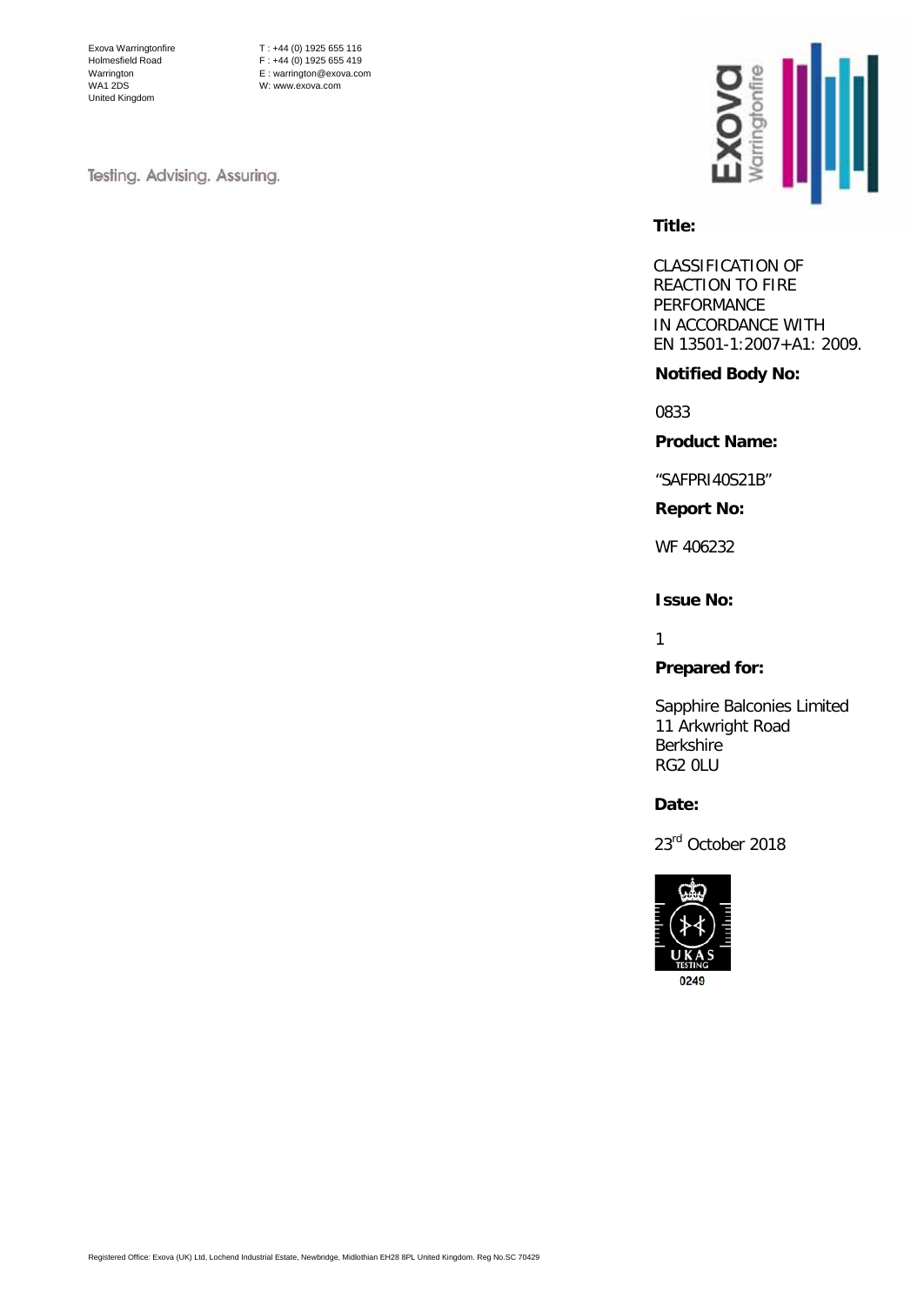# **1. Introduction**

This classification report defines the classification assigned to "SAFPRI40S21B", a wood and plastic composite decking board fixed to a calcium silicate substrate, in accordance with the procedures given in EN 13501-1:2007+A1: 2009.

## **2. Details of classified product**

# **2.1 General**

The product, "SAFPRI40S21B", is defined as being suitable for floorcovering applications.

# **2.2 Product description**

The product, "SAFPRI40S21B", is fully described below and in the test reports provided in support of classification listed in Clause 3.1.

| General description      |                                 | Wood and plastic composite decking board<br>fixed to a calcium silicate substrate utilising<br>stainless steel screws. |  |  |
|--------------------------|---------------------------------|------------------------------------------------------------------------------------------------------------------------|--|--|
| Product reference        |                                 | "SAFPRI40S21B"                                                                                                         |  |  |
| Name of manufacturer     |                                 | <b>See Note 1 Below</b>                                                                                                |  |  |
| <b>Overall thickness</b> |                                 | 30.39mm (determined by Exova                                                                                           |  |  |
|                          |                                 | Warringtonfire)                                                                                                        |  |  |
|                          | Overall weight per unit area    | 30.60kg/m <sup>2</sup> (determined by Exova                                                                            |  |  |
|                          |                                 | Warringtonfire)                                                                                                        |  |  |
|                          | Generic type                    | Wood and plastic composite                                                                                             |  |  |
|                          | Product reference               | "Enjura B118"                                                                                                          |  |  |
|                          | <b>Composition details</b>      | 50%wood +40%High density polyethylene                                                                                  |  |  |
|                          |                                 | +10% additives                                                                                                         |  |  |
|                          | Name of manufacturer            | Sapphire Balconies Ltd                                                                                                 |  |  |
| Flooring                 | <b>Thickness</b>                | 21mm                                                                                                                   |  |  |
|                          | Density / weight per unit area  | 3.39kg/ $m^2$                                                                                                          |  |  |
|                          | Colour reference                | "Old Mahogany Brown"                                                                                                   |  |  |
|                          | Trade name of flame retardant   | "Fyrol PNX"                                                                                                            |  |  |
|                          | Generic type of flame retardant | Halogen free                                                                                                           |  |  |
|                          | Amount of flame retardant       | See Note 1 Below                                                                                                       |  |  |
|                          | Generic type                    | Calcium silicate board                                                                                                 |  |  |
|                          | Product reference               | "A1-1277"                                                                                                              |  |  |
| Substrate                | Name of manufacturer            | Supalux                                                                                                                |  |  |
|                          | <b>Thickness</b>                | 12mm                                                                                                                   |  |  |
|                          | Density / weight per unit area  | $11.4$ kg/m <sup>2</sup>                                                                                               |  |  |
|                          | Colour reference                | "Grey"                                                                                                                 |  |  |
|                          | Flame retardant details         | See Note 2 Below                                                                                                       |  |  |

Continued on next page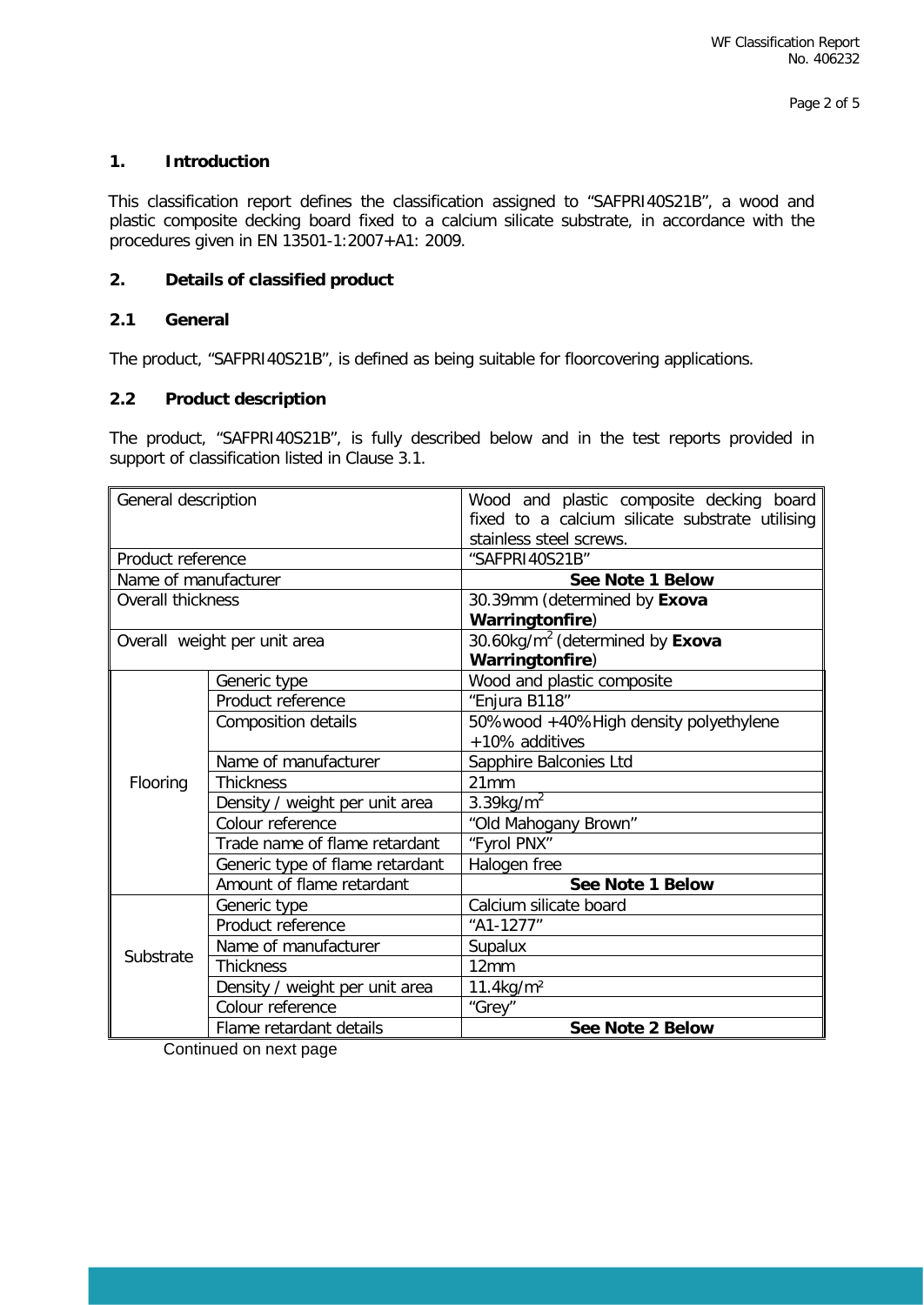| Metal<br>screws                            | Generic type                   | Stainless steel CSK self-drilling screws |  |  |
|--------------------------------------------|--------------------------------|------------------------------------------|--|--|
|                                            | Product reference              | "SAP4982"                                |  |  |
|                                            | Detailed description /         | Hardened 316L grade stainless steel      |  |  |
|                                            | composition details            |                                          |  |  |
|                                            | Name of manufacturer           | See Note 1 Below                         |  |  |
|                                            | <b>Thickness</b>               | 3.7 <sub>mm</sub>                        |  |  |
|                                            | Density / weight per unit area | See Note 1 Below                         |  |  |
|                                            | Colour reference               | "Black"                                  |  |  |
|                                            | Flame retardant details        | See Note 2 Below                         |  |  |
| Brief description of manufacturing process |                                | Cold formed                              |  |  |

**Note 1:** The sponsor of the test was unwilling to provide this information.

**Note 2:** The sponsor of the test has confirmed that no flame retardants were used in the production of this component.

# **3. Test reports & test results in support of classification.**

# **3.1 Test reports.**

| Name of<br>Laboratory   | Name of<br>sponsor                   | Test reports/extended<br>application report Nos. | Test method / extended<br>application rules & date |
|-------------------------|--------------------------------------|--------------------------------------------------|----------------------------------------------------|
| Exova<br>warringtonfire | Sapphire<br><b>Balconies Limited</b> | WF 405537                                        | EN ISO 11925-2                                     |
| Exova<br>warringtonfire | Sapphire<br><b>Balconies Limited</b> | WF 404148                                        | EN ISO 9239-1                                      |

# **3.2 Test results**

| Test method & test<br>number |                                                       | Parameter                      |              | <b>Results</b>                               |                                  |
|------------------------------|-------------------------------------------------------|--------------------------------|--------------|----------------------------------------------|----------------------------------|
|                              |                                                       |                                | No.<br>tests | <b>Continuous</b><br>parameter -<br>mean (m) | Compliance<br>with<br>parameters |
| EN ISO 9239-1                |                                                       | <b>Critical flux</b>           |              | 10.1 kW/m <sup>2</sup>                       | Compliant                        |
|                              |                                                       | Smoke                          | 3            | 13.87 %min                                   | Compliant                        |
| EN ISO 11925-2               | $(15s$ exposure $-$<br>surface of<br>decorative face) | $F_s$                          |              | Nil                                          | Compliant                        |
|                              |                                                       | Flaming droplets/<br>particles | 6            | None                                         | Compliant                        |
|                              | $(15s$ exposure $-$<br>edge of decorative<br>face)    | $F_s$                          | 6            | Nil                                          | Compliant                        |
|                              |                                                       | Flaming droplets/<br>particles |              | None                                         | Compliant                        |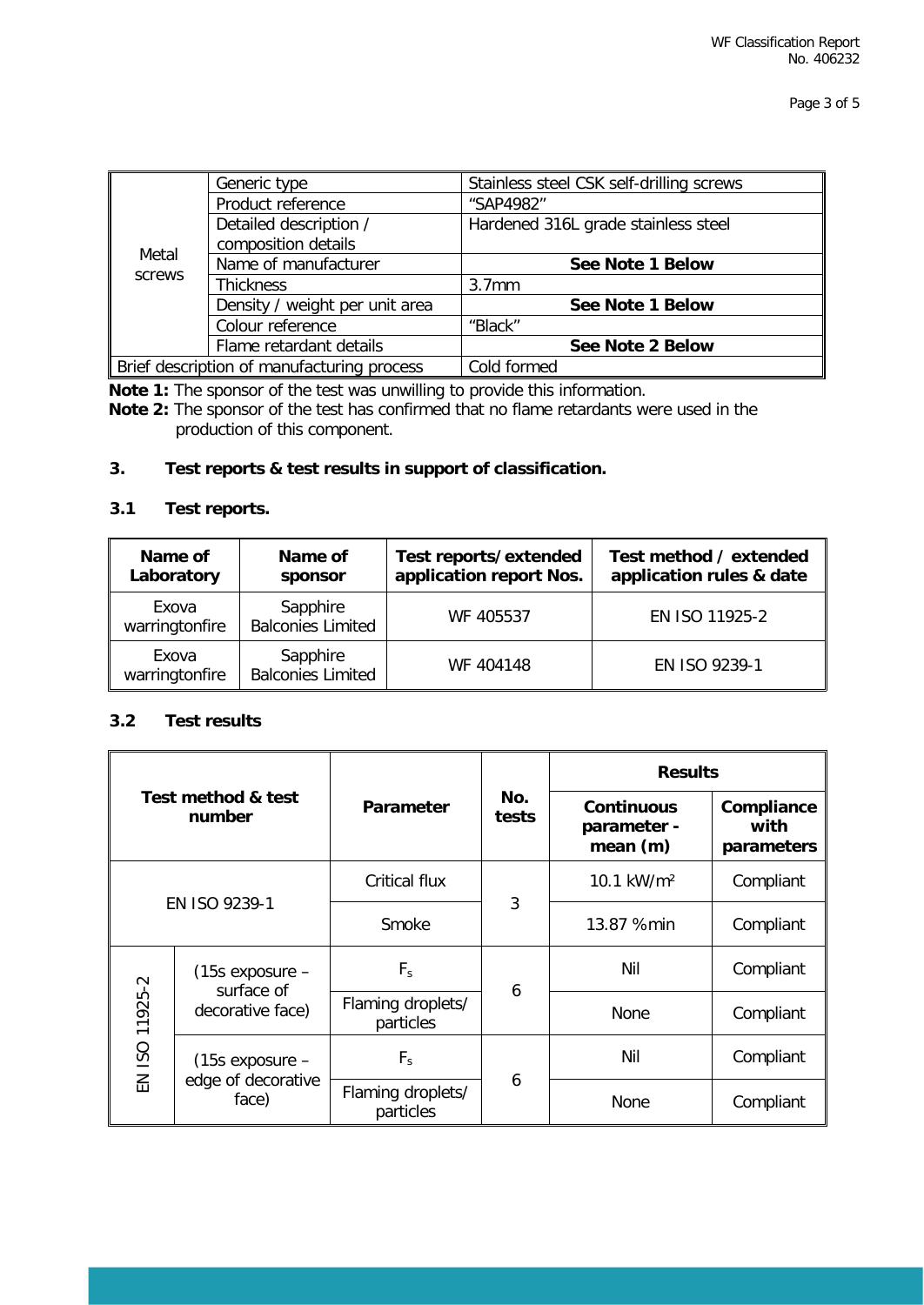Page 4 of 5

# **4. Classification and field of application**

## **4.1 Reference of classification**

This classification has been carried out in accordance with clause 9 of EN 13501-1:2007+A1: 2009.

# **4.2 Classification**

The product, "SAFPRI40S21B", a wood and plastic composite decking board fixed to a calcium silicate substrate, in relation to its reaction to fire behaviour is classified:

#### **BFL**

The additional classification in relation to smoke production is:

#### **s1**

The format of the reaction to fire classification for floorings is:

| <b>Fire Behaviour</b> |                | <b>Smoke Production</b> |  |  |
|-----------------------|----------------|-------------------------|--|--|
| BFI                   | $\blacksquare$ |                         |  |  |

**i.e. BFL – s1** 

# **Reaction to fire classification: BFL - S1**

### **4.3 Field of application**

This classification is valid for the following end use applications:

i) Floorcovering applications mechanically installed to any substrate with a minimum density of 950kg/m<sup>3</sup>, having a minimum thickness of 12mm and a fire performance of A2FL or better.